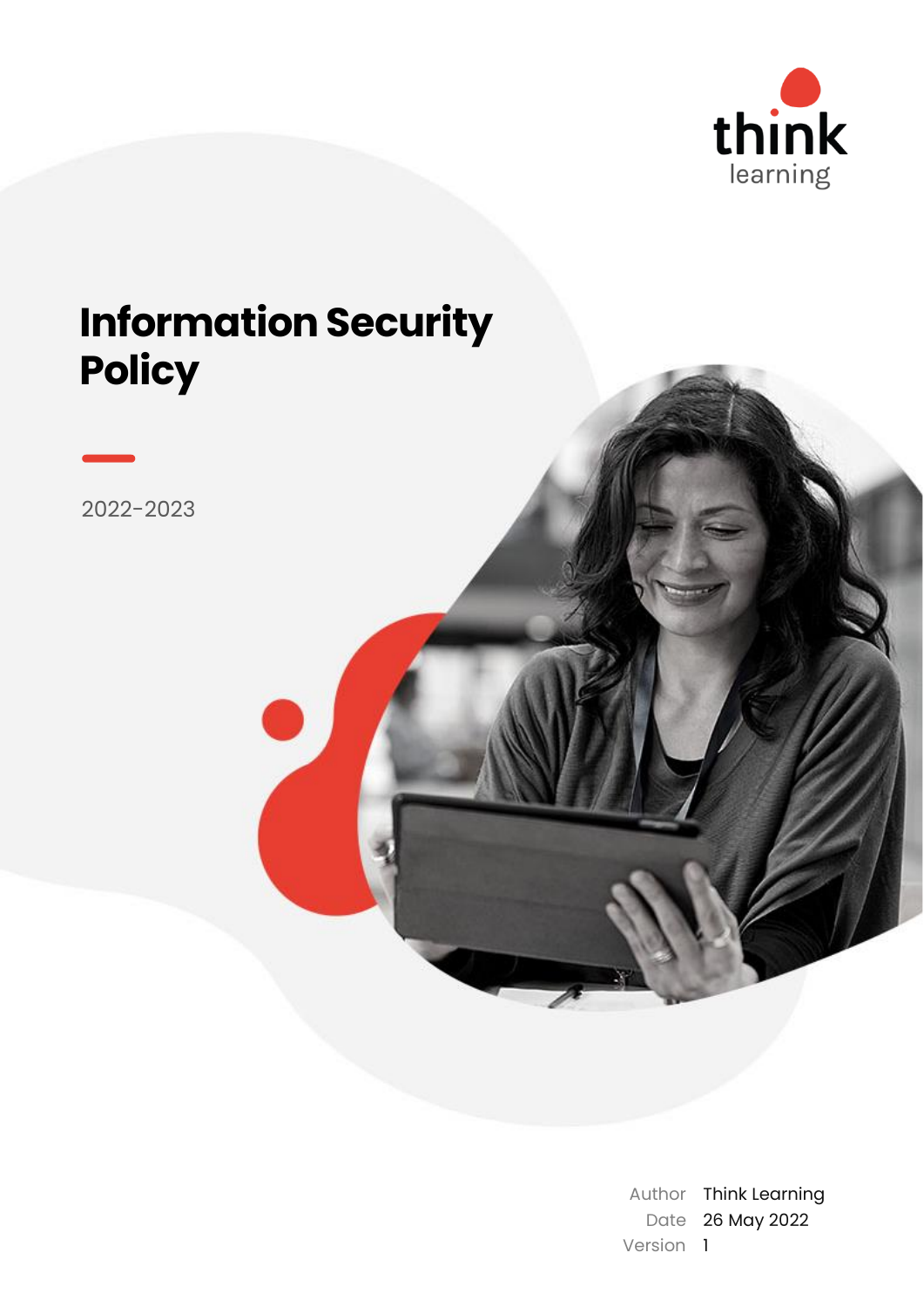# **Contents**

| ı              |     |                                                      |  |  |
|----------------|-----|------------------------------------------------------|--|--|
|                | 1.1 |                                                      |  |  |
|                | 1.2 |                                                      |  |  |
|                | 1.3 |                                                      |  |  |
|                | 1.4 |                                                      |  |  |
|                | 1.5 |                                                      |  |  |
|                | 1.6 |                                                      |  |  |
|                | 1.7 |                                                      |  |  |
|                | 1.8 |                                                      |  |  |
| $\overline{2}$ |     |                                                      |  |  |
|                | 2.1 |                                                      |  |  |
|                | 2.2 |                                                      |  |  |
|                | 2.3 |                                                      |  |  |
|                | 2.4 |                                                      |  |  |
| 3              |     |                                                      |  |  |
|                | 3.1 |                                                      |  |  |
| 4              |     |                                                      |  |  |
|                | 4.1 |                                                      |  |  |
|                | 4.2 |                                                      |  |  |
|                | 4.3 |                                                      |  |  |
|                | 4.4 |                                                      |  |  |
|                | 4.5 |                                                      |  |  |
|                | 4.6 |                                                      |  |  |
|                |     | 4.6.1                                                |  |  |
|                |     |                                                      |  |  |
|                |     |                                                      |  |  |
|                |     | 4.6.3 Security Incident Management / Investigation14 |  |  |
| 5              |     |                                                      |  |  |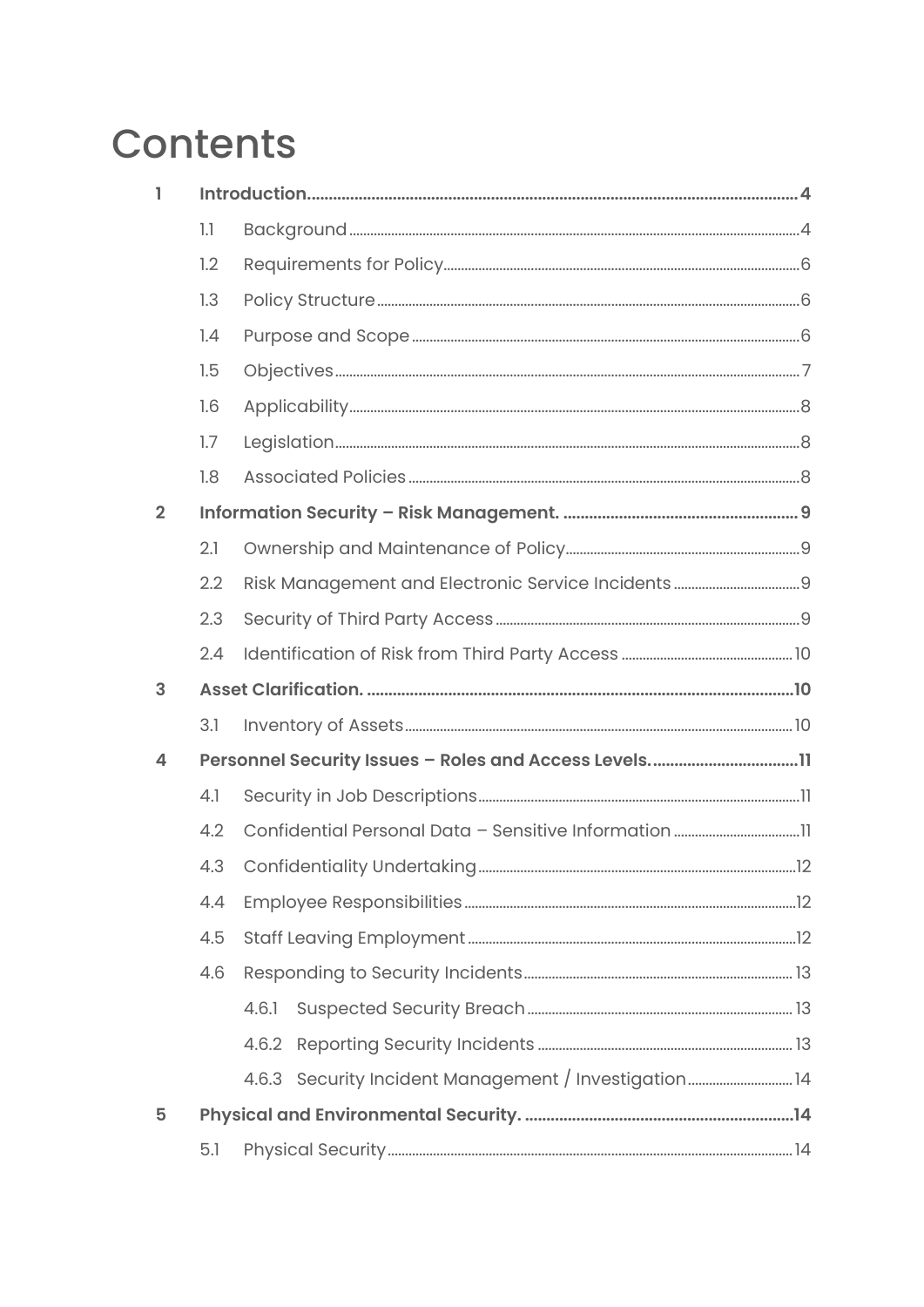

| 6 |     |       |                                                        |  |  |  |
|---|-----|-------|--------------------------------------------------------|--|--|--|
|   | 6.1 |       |                                                        |  |  |  |
|   | 6.2 |       |                                                        |  |  |  |
|   | 6.3 |       |                                                        |  |  |  |
|   |     | 6.3.1 |                                                        |  |  |  |
|   |     |       |                                                        |  |  |  |
|   |     |       |                                                        |  |  |  |
|   |     |       |                                                        |  |  |  |
|   | 6.4 |       |                                                        |  |  |  |
|   |     | 6.4.1 |                                                        |  |  |  |
|   | 6.5 |       |                                                        |  |  |  |
|   | 6.6 |       |                                                        |  |  |  |
|   | 6.7 |       |                                                        |  |  |  |
| 7 |     |       |                                                        |  |  |  |
|   | 7.1 |       | Exchange of Information with Outside Organisations  18 |  |  |  |
| 8 |     |       |                                                        |  |  |  |
|   | 8.1 |       |                                                        |  |  |  |
|   | 8.2 |       |                                                        |  |  |  |
|   | 8.3 |       |                                                        |  |  |  |
|   | 8.4 |       |                                                        |  |  |  |
|   |     | 8.4.1 |                                                        |  |  |  |
|   |     |       |                                                        |  |  |  |
|   |     |       |                                                        |  |  |  |
| 9 |     |       |                                                        |  |  |  |
|   | 9.1 |       |                                                        |  |  |  |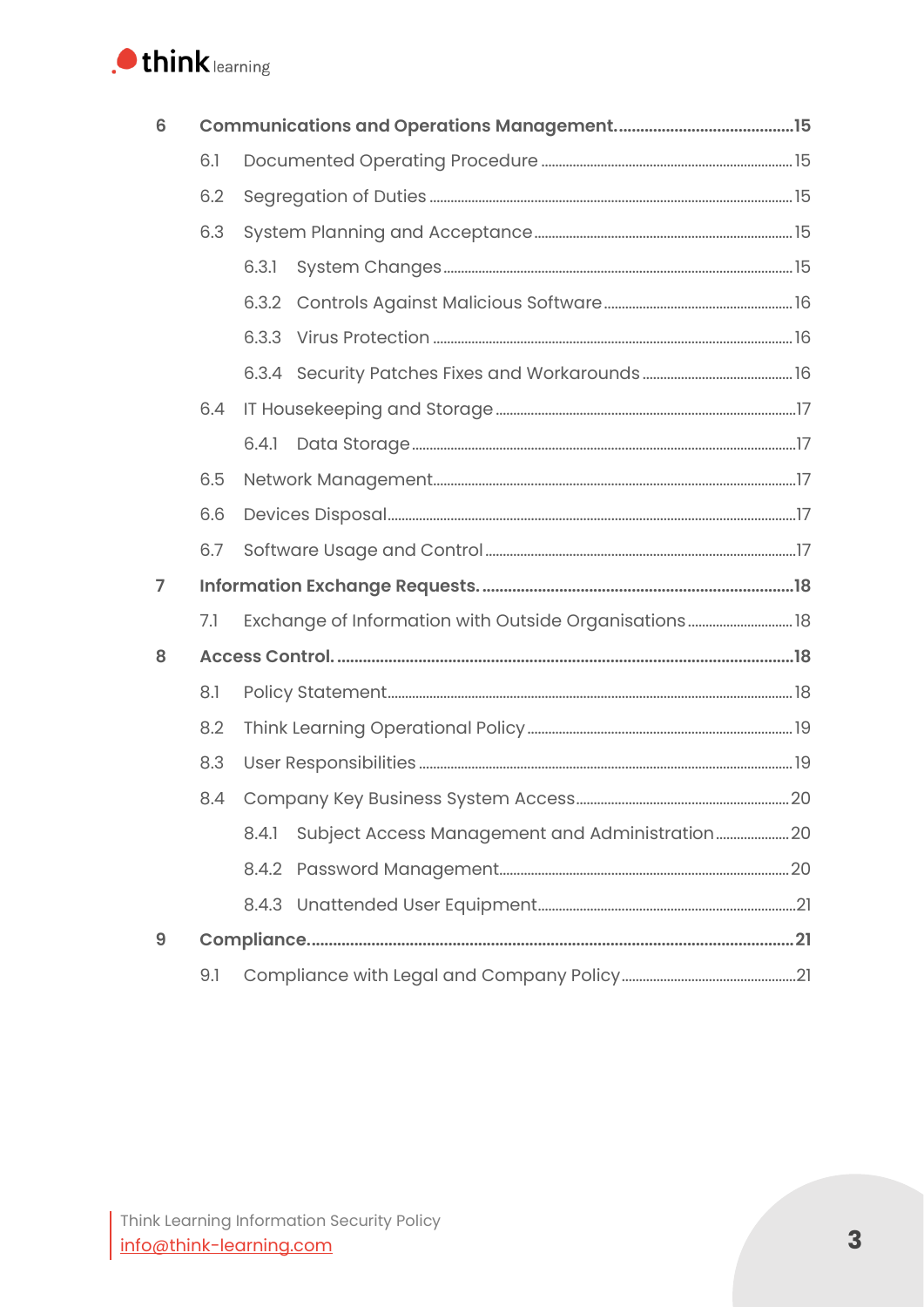

# <span id="page-3-0"></span>1 Introduction.

## <span id="page-3-1"></span>1.1 Background

This Information Security Policy is based upon the International Standard ISEC/ISO 27001 the Code of Practice for Information Security Management and ISEC/ISO 27002.

| <b>CERTIFICATE OF</b><br><b>REGISTRATION</b><br>ISO QUALITY SERVICES LTD.<br><b>BS EN ISO</b>                                                                                                                                                                                                                                     |  |  |  |  |
|-----------------------------------------------------------------------------------------------------------------------------------------------------------------------------------------------------------------------------------------------------------------------------------------------------------------------------------|--|--|--|--|
| This document certifies that the Management System of<br>Think Associates Ltd T/A Think Learning<br>1 Friary, Temple Quay, Bristol, Somerset, BS1 6EA                                                                                                                                                                             |  |  |  |  |
| has been approved by                                                                                                                                                                                                                                                                                                              |  |  |  |  |
| <b>ISO Quality Services Limited</b>                                                                                                                                                                                                                                                                                               |  |  |  |  |
| to the following Standard and Guidelines:                                                                                                                                                                                                                                                                                         |  |  |  |  |
| ISO 27001:2013                                                                                                                                                                                                                                                                                                                    |  |  |  |  |
|                                                                                                                                                                                                                                                                                                                                   |  |  |  |  |
| The approved Management System applies to the following:                                                                                                                                                                                                                                                                          |  |  |  |  |
| HR Technologies Consulting Company delivering<br><b>Professional Services and Software</b>                                                                                                                                                                                                                                        |  |  |  |  |
| ISO QUALITY SERVICES LTD.<br><b>BS EN ISO</b><br>For and on behalf of<br><b>ISO Quality Services Limited</b><br>Director                                                                                                                                                                                                          |  |  |  |  |
| Certificate No.<br><b>Originally Issued</b><br><b>Current Certificate</b><br><b>Certificate Expiry</b>                                                                                                                                                                                                                            |  |  |  |  |
| QFOPB141801<br>11 <sup>th</sup> March 2015<br>4 <sup>th</sup> March 2022<br>3rd March 2023                                                                                                                                                                                                                                        |  |  |  |  |
| This certificate remains valid while the holder maintains their Management System in accordance with the Standard<br>and Guidelines stated above which will be audited by ISO Quality Services Limited. This certificate remains the property<br>of, and must be returned to, ISO Quality Services Limited on reasonable request. |  |  |  |  |
| Quality Suite, Oak House, Everoak Industrial Estate, Bromyard Road, Worcester, WR2 5HP, United Kingdom                                                                                                                                                                                                                            |  |  |  |  |

Think Learning Information Security Policy [info@think-learning.com](mailto:info@think-learning.com) **4**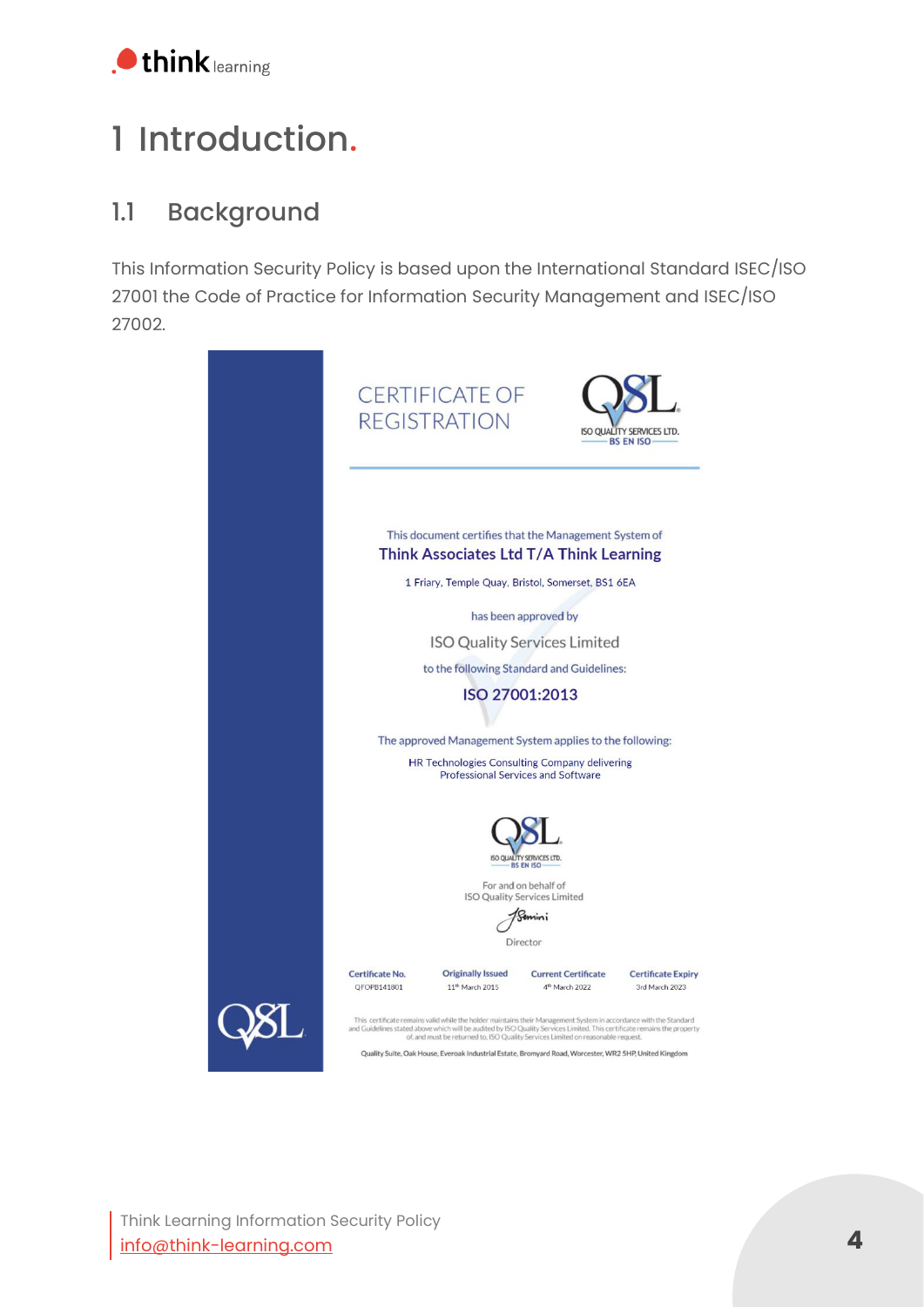

This policy is also aligned to the UK Government back Cyber Essential scheme and runs in parallel with the issue date of the associated Cyber Liability Insurance.



#### **Evidence of Insurance**

Eligible Cyber Essentials Certificate Holders

| <b>Master Policy Number</b>             | CY0396599                                                                                                                                                    |                                                        |  |  |
|-----------------------------------------|--------------------------------------------------------------------------------------------------------------------------------------------------------------|--------------------------------------------------------|--|--|
| Master policy in the name of            | <b>Holders of current Cyber Essentials Certificates</b>                                                                                                      |                                                        |  |  |
| <b>Cyber Essentials Certificate No.</b> | 38828                                                                                                                                                        |                                                        |  |  |
| <b>Insured Name</b>                     | Think Associates Ltd T/A Think Learning                                                                                                                      |                                                        |  |  |
| <b>Insured's Address</b>                | Mocatta House                                                                                                                                                |                                                        |  |  |
|                                         | <b>Trafalgar Place</b>                                                                                                                                       |                                                        |  |  |
|                                         | <b>Brighton</b>                                                                                                                                              |                                                        |  |  |
|                                         | <b>BN14DU</b>                                                                                                                                                |                                                        |  |  |
|                                         |                                                                                                                                                              |                                                        |  |  |
|                                         |                                                                                                                                                              |                                                        |  |  |
| <b>Turnover</b>                         | Up to £20,000,000                                                                                                                                            |                                                        |  |  |
|                                         |                                                                                                                                                              |                                                        |  |  |
| <b>Period of Insurance</b>              | From: 2022-03-24                                                                                                                                             |                                                        |  |  |
|                                         | 2023-03-24<br>To:                                                                                                                                            |                                                        |  |  |
|                                         | Both days at 00:01 a.m.                                                                                                                                      |                                                        |  |  |
|                                         |                                                                                                                                                              |                                                        |  |  |
| <b>Insurer</b>                          | XL Catlin Insurance Company UK Ltd                                                                                                                           |                                                        |  |  |
| <b>Wording</b>                          | Angel Cyber Essentials Liability insurance CYB 12/20 ANG.3                                                                                                   |                                                        |  |  |
|                                         | (https://www.sutcliffeinsurance.co.uk/all-insurance-products/cyber-insurance-                                                                                |                                                        |  |  |
|                                         |                                                                                                                                                              | data-protection-insurance/cyber-essentials-insurance/) |  |  |
|                                         |                                                                                                                                                              |                                                        |  |  |
| <b>Cyber Liability</b>                  | <b>Limit of Liability</b>                                                                                                                                    | £25,000 in the Aggregate                               |  |  |
|                                         |                                                                                                                                                              | (including defence costs and expenses)                 |  |  |
|                                         | <b>Excess</b>                                                                                                                                                | £1,000 per claim other than;                           |  |  |
|                                         |                                                                                                                                                              | £5,000 in respect of any loss from any claim           |  |  |
|                                         |                                                                                                                                                              | emanating from activities in the USA or Canada         |  |  |
|                                         | <b>BI Excess</b>                                                                                                                                             | 6 hours                                                |  |  |
|                                         | <b>Jurisdiction</b>                                                                                                                                          | <b>UK &amp; Crown Dependencies</b>                     |  |  |
|                                         | <b>Geographical Limits</b>                                                                                                                                   | Worldwide                                              |  |  |
| <b>Retroactive Date</b>                 |                                                                                                                                                              |                                                        |  |  |
|                                         | Inception date of the first cyber policy issued by Angel or Cyber Essentials<br>Evidence of Insurance issued to the Insured. The retroactive date will be    |                                                        |  |  |
|                                         |                                                                                                                                                              |                                                        |  |  |
|                                         | maintained at renewal providing there is no more than a 14 day gap from the<br>end of the expiring Cyber Essentials certificate to the start of the renewing |                                                        |  |  |
|                                         | <b>Cyber Essentials certificate.</b>                                                                                                                         |                                                        |  |  |
|                                         |                                                                                                                                                              |                                                        |  |  |

At first suspicion of an incident the organisation should immediately contact the Accenture Response Hotline on 0800 085 9483

For Insurance questions please contact enquiries@sutcliffeinsurance.co.uk or call 01905 21681.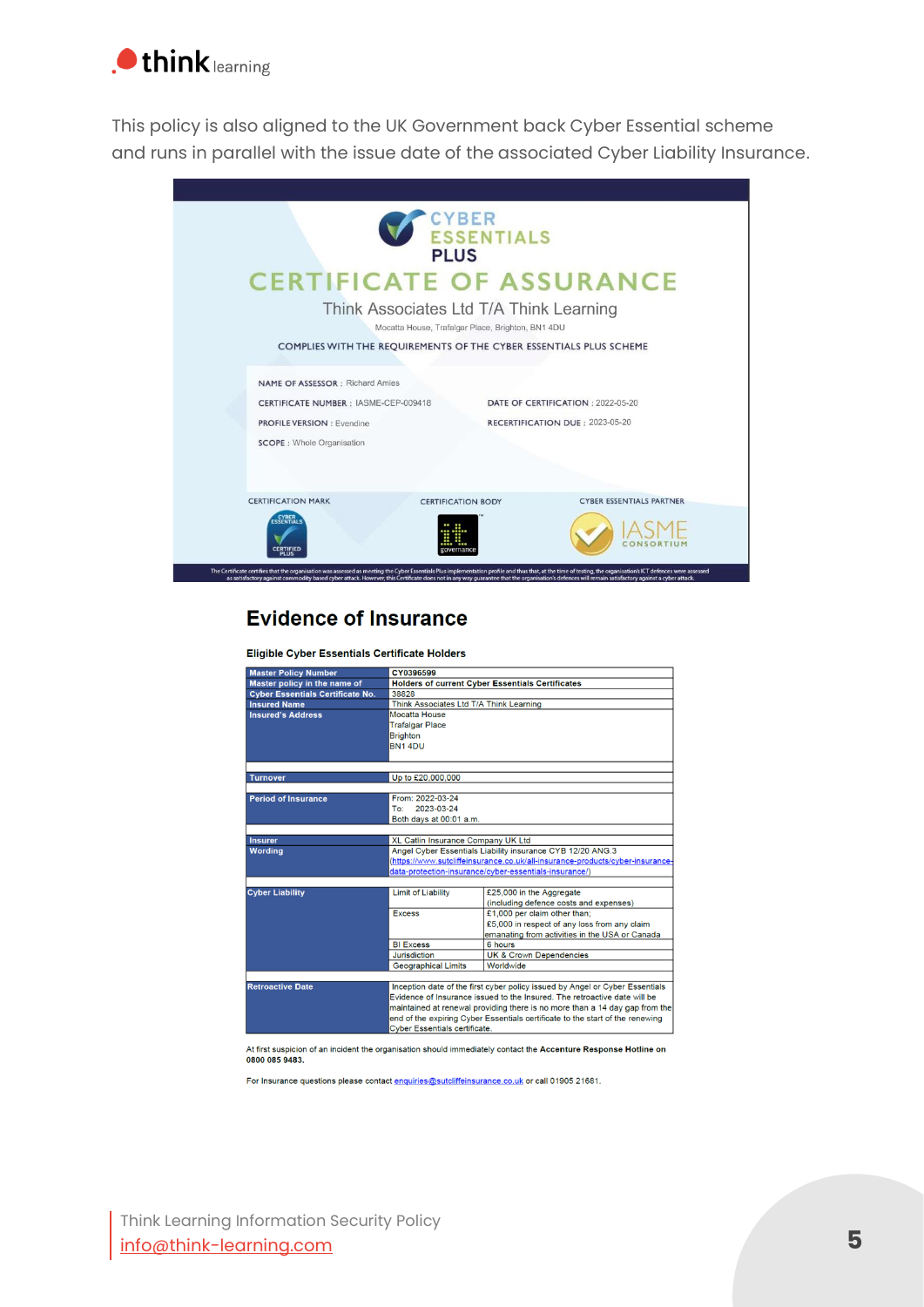

## <span id="page-5-0"></span>1.2 Requirements for Policy

THINK ASSOCIATES LTD T/A THINK LEARNING (hereafter referred to as the Company) has an obligation to clearly define requirements for the use of its information technology (IT) facilities and its information systems (IS) to all staff, suppliers and partners.

The objective of this requirement is to ensure that users of IT/IS facilities do not unintentionally place themselves, or the Company, at risk of prosecution or disciplinary action, by carrying out computer related activities which contravene current policy or legislative restrictions.

Information within the Company is intended to be openly accessible and available to all members of the organisation for sharing and processing. Certain information (sensitive information) has to be processed, handled and managed securely and with accountability.

This policy outlines the control requirements for all information contained within the Company network and IT systems.

#### <span id="page-5-1"></span>1.3 Policy Structure

This document forms the Company's Electronic Information Security Policy. Its purpose it to provide an overarching framework (a commitment of undertaking) to apply information security controls throughout the Company.

Supporting policies and guidance documents containing detailed Information security requirements will be developed in support of this policy. Dependent upon the subject matter, supporting policies and guidance will either apply across the Company or to more specific groups or individuals within the Company.

#### <span id="page-5-2"></span>1.4 Purpose and Scope

All processing of data and collection of information will be processed in accordance with UK law. This policy defines how the Company will secure electronic information, which is found within:

- The Company's IS/IT infrastructure.
- Key Business System data and information.
- Security of information held in electronic form on any Company computer.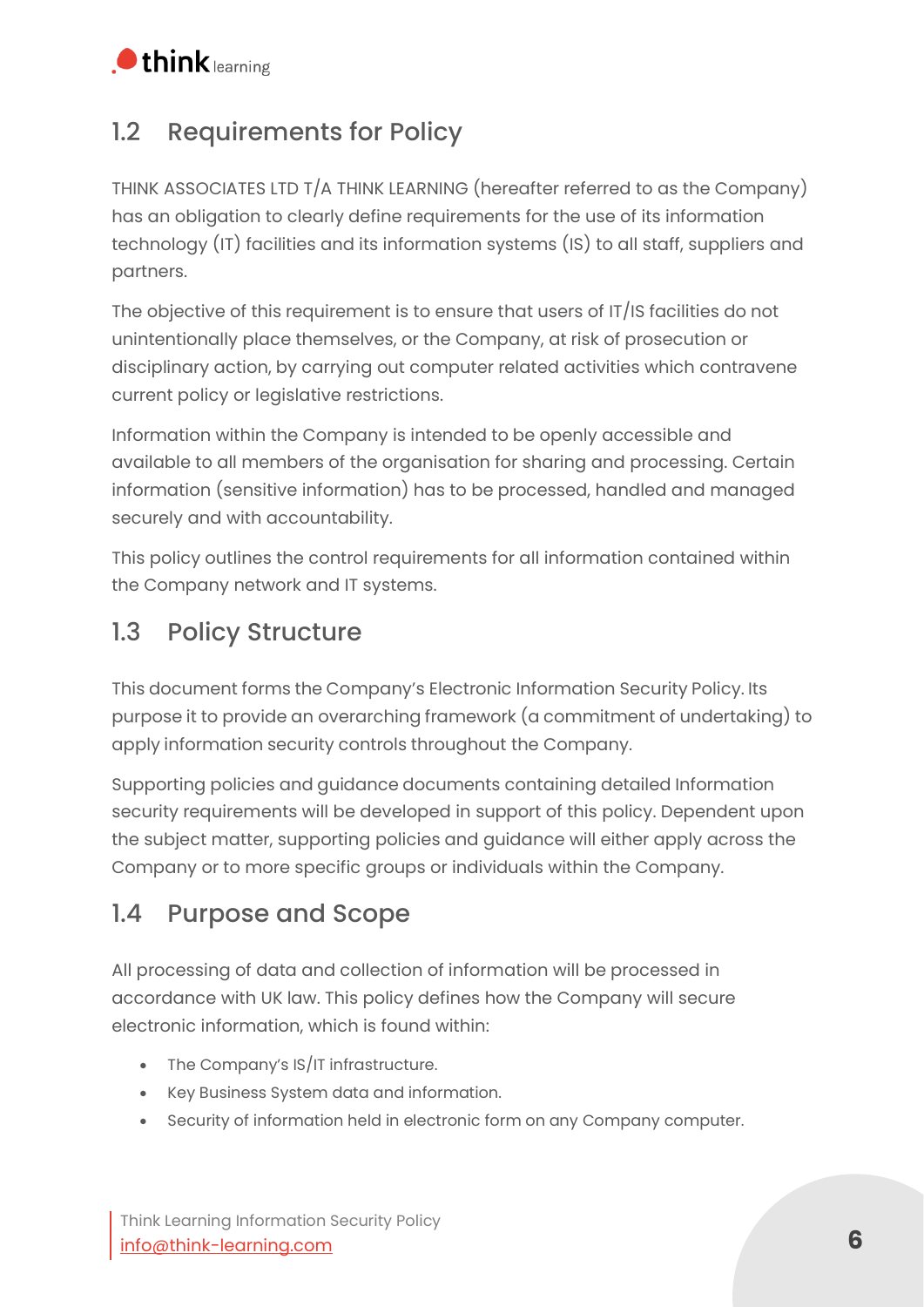

And is processed or used by:

- 1. Company Staff and suppliers who have access to or administer the Company network or IT systems.
- 2. External users, agents, and guest users authorised to use the Company network or IT Systems.
- 3. Individuals who process key data and information within Key Business Systems.

#### <span id="page-6-0"></span>1.5 Objectives

These Information Security objectives are designed to protect Think Learning business information and client data within its custody or safekeeping by safeguarding its confidentiality, integrity and availability. In doing this the company will:

- 1. To provide systems that meet the requirements for the UK Government 'Official' **security classification** assessed through annual submission the [G-Cloud and DOS](https://www.digitalmarketplace.service.gov.uk/) procurement frameworks and the aligned [NCSC Cloud Security Principles](https://www.ncsc.gov.uk/collection/cloud-security/implementing-the-cloud-security-principles)
- 2. Establish safeguards to protect all company and client information resources from theft, loss, abuse, misuse and any form of damage.
- 3. Establish responsibility and accountability for Information Security within the organisation.
- 4. Ensure that management and staff have an appropriate level of awareness, knowledge and skill to allow them to minimise the occurrence and severity of Information Securityincidents.
- 5. Ensure that the organisation is able to continue its commercial activities in the event of significant Information Security incidents.
- 6. To provide suitable coverage of ISO27001:2013 and Cyber Essentials through ongoing audits.
- 7. To achieve Cyber Essentials Plus certification in 2022 against the new Evendine standard.

Think Learning is committed to protecting its employees and Key Business Systems. Controls will therefore be deployed that mitigate the risk of vulnerabilities being exploited which adversely affect the efficient operation of the Company.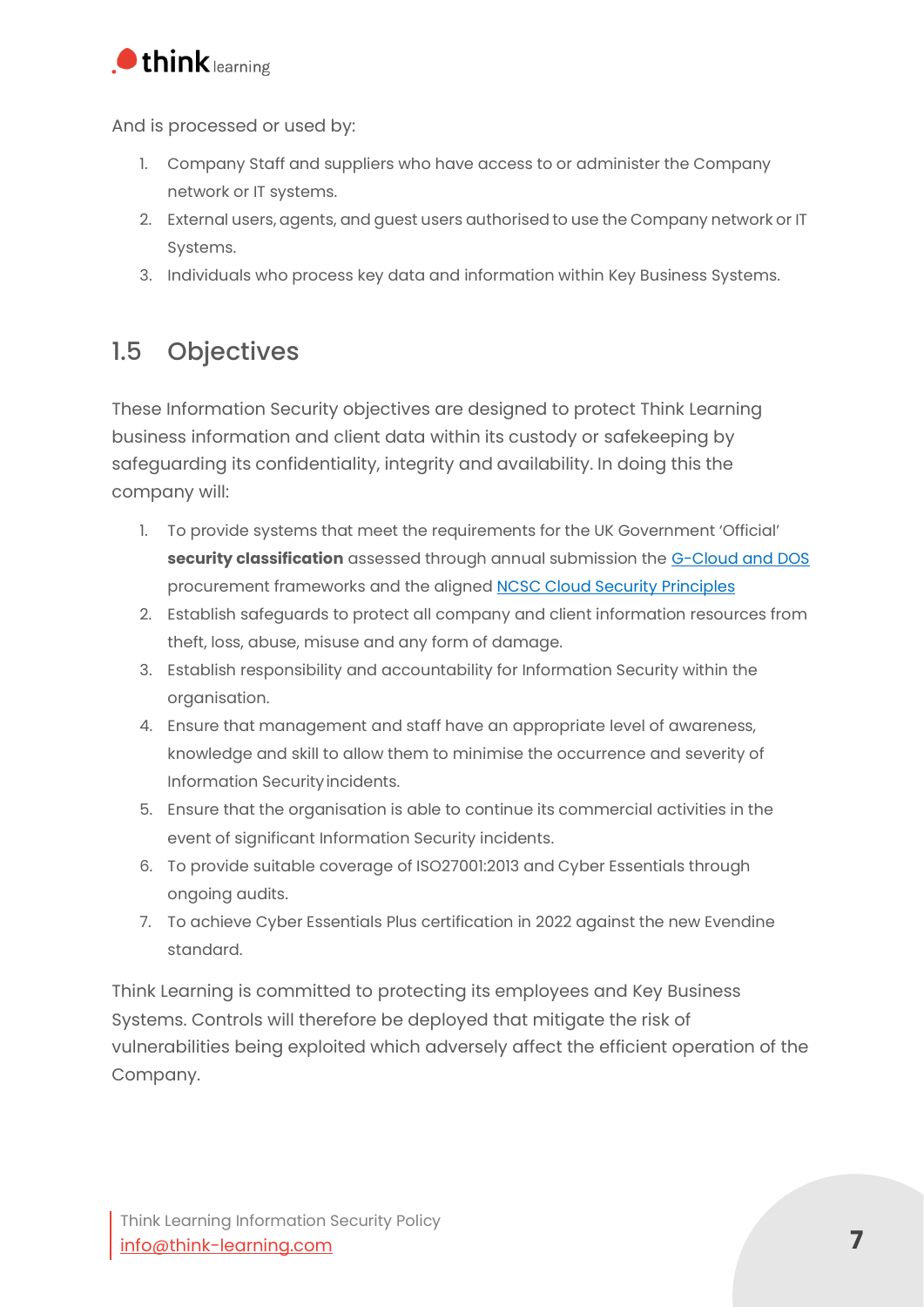

## <span id="page-7-0"></span>1.6 Applicability

This policy applies to all users of the Company network and IT Services and includes:

- All full-time, part-time and temporary staff employed by, or working for or on behalf of, the Company;
- Suppliers working at the Company;
- Third party contractors and consultants working for or on behalf of the Company;
- All other individuals and groups who have been granted access to the Company's network or IT Services.

These categories of persons and agencies are collectively known as the 'user' in the policy document.

The Directors of the Company are ultimately responsible for ensuring that adherence to this policy is observed and for overseeing compliance by users under their direction, control or supervision.

Each user is responsible for their own actions and must ensure all actions relating to using the Company network and IT Services adheres to the principles and requirements of this policy.

### <span id="page-7-1"></span>1.7 Legislation

Supply and use of the Company network and IT Services is bound by English law.

#### <span id="page-7-2"></span>1.8 Associated Policies

The company handbook further defines individual responsibilities for data protection and information governance.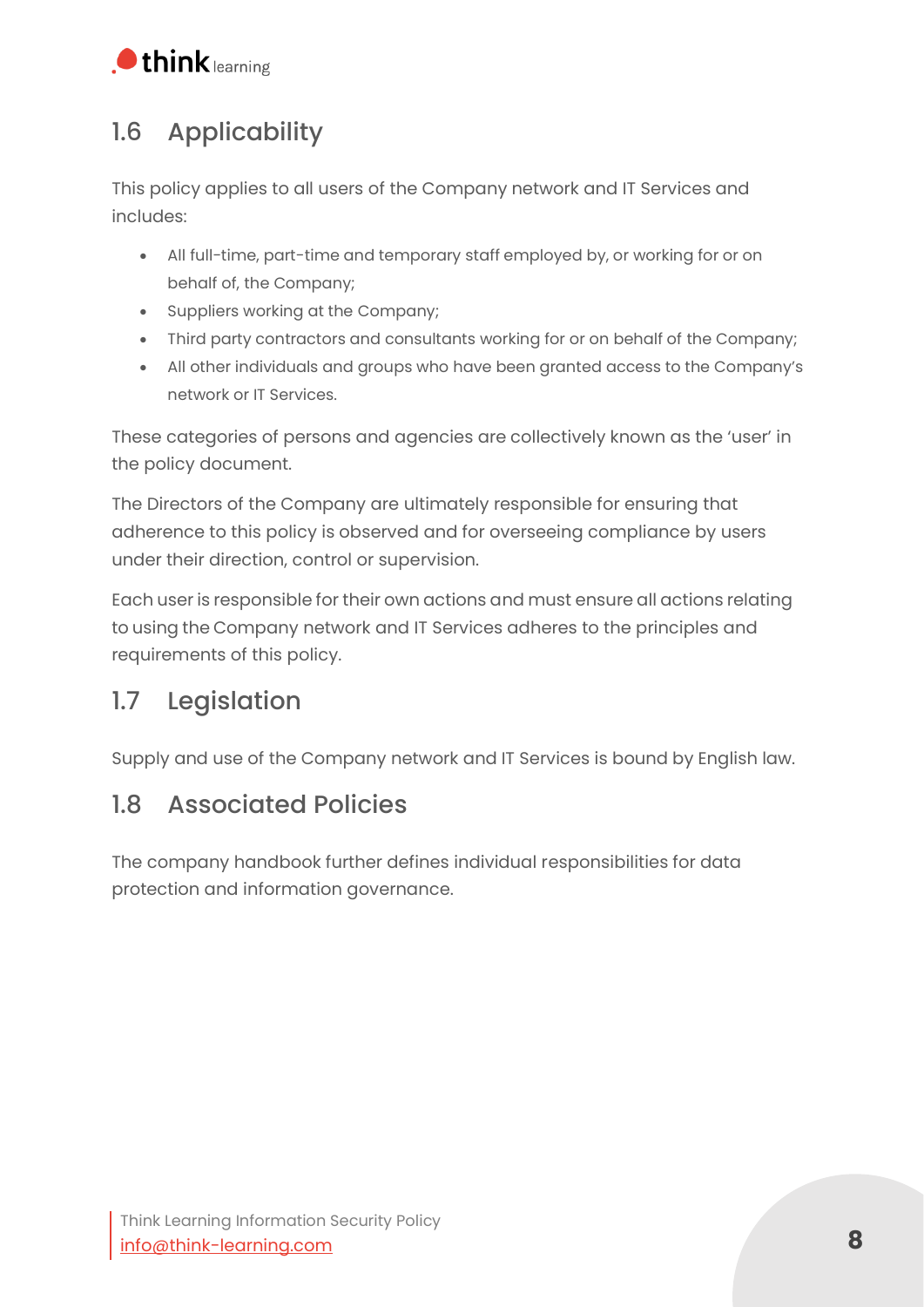# <span id="page-8-0"></span>2 Information Security – Risk Management.

Information security governance is the structure which supports the implementation of this policy. An IT infrastructure will be implemented within the Company to ensure the effective and efficient implementation of this policy across the Company.

## <span id="page-8-1"></span>2.1 Ownership and Maintenance of Policy

This policy is owned by the Company and is maintained, reviewed and amended by the Information Security Manager in accordance with Company policy, procedures and guidance.

This policy will be subject to review each year, as well as ad-hoc review if the Information Security Manager considers there to be a new or changed threat to respond to.

#### <span id="page-8-2"></span>2.2 Risk Management and Electronic Service Incidents

The Company will be responsible for raising an incident message in relation to any reported security incident at the Company. These incidents will be recorded as 'Electronic Security Incidents'.

Electronic Security Incidents will be recorded with a unique reference number. A review of incidents will be conducted at six monthly intervals. Incidents considered to be exhibiting unacceptable levels of risk to the Company network or IT Services will be subject to an investigation to identify the inherent vulnerabilities exposed by this incident. A report will be submitted to the IT manager for consideration of the question of suitable remedial action which may be effectively implemented to mitigate future risks.

## <span id="page-8-3"></span>2.3 Security of Third Party Access

Procedures are in place to regulate access to the Company's information processing facilities by third parties. Such access will be controlled and regulated in order to protect information assets and prevent loss or damage to data through unauthorised access. The Information Security Manager will consider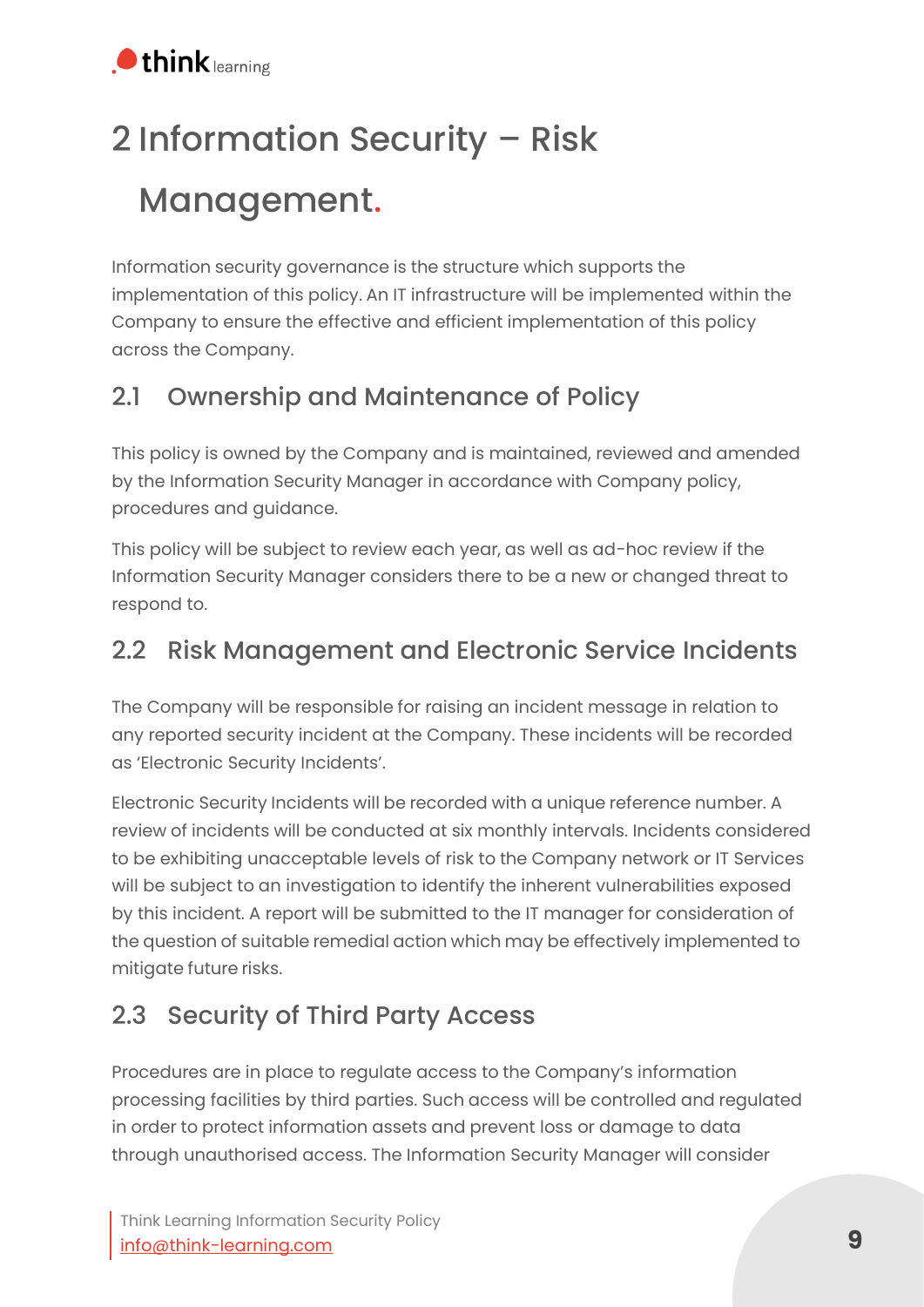

applications for access to facilities by contractors or third parties based upon a risk assessment of the proposed task.

### <span id="page-9-0"></span>2.4 Identification of Risk from Third Party Access

Third parties who require access to the Company's IT/IS infrastructure will be bound by contracts which define Company security requirements. Prior to being granted any connectivity to the Company's core internal or hosted systems, they will be required to sign and undertaking to adhere to therequirements of the Company policy and where sensitive information or sensitive business / research information is involved they will be required to sign a non-disclosure agreement prior to access.

# <span id="page-9-1"></span>3 Asset Clarification.

Information assets are categorised and recorded to enable appropriate management and control.

#### <span id="page-9-2"></span>3.1 Inventory of Assets

The Company maintains an inventory, subject to audit, of IR related assets.

For each item, the inventory will state the item's description, make, model, serial number and/or service tag and location. This inventory is in addition to asset records maintained under Company financial regulations. Specific systems and databases are also recorded in this inventory, along a role responsible for the system/database.

Any system and the data it contains that is not part of the above inventory is the responsibility of the creator of that system. However, the asset will require compliance with this policy and users will be required to adhere to the principles of this document.

All asset identification procedures must be compliant with and support the Company Business Continuity Plan.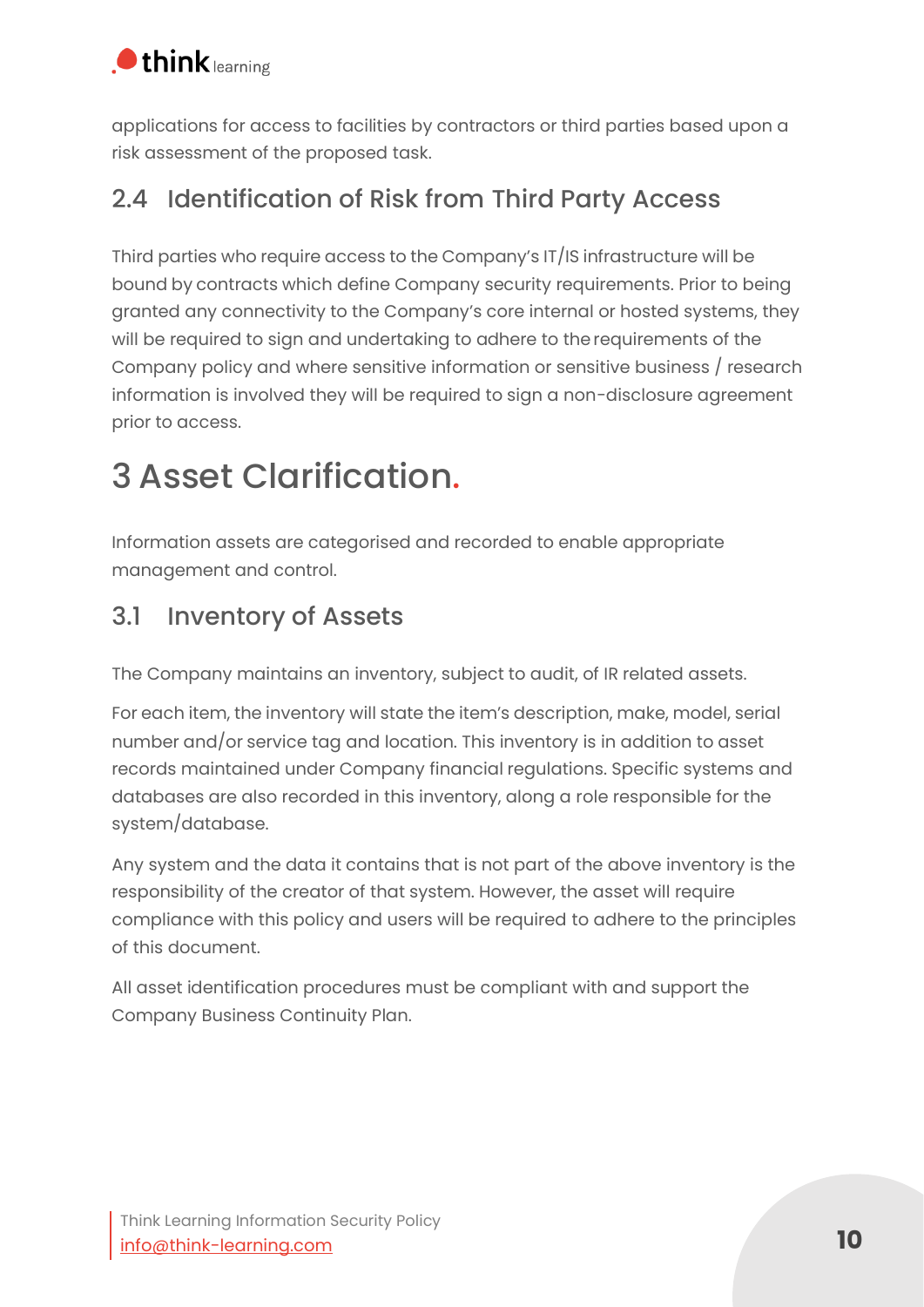# <span id="page-10-0"></span>4Personnel Security Issues – Roles and Access Levels.

The Company maintains a directory on Office 365, of people and suppliers which are authorised to use the Company network, IT services and applications. All users, staff, suppliers, external users and guest users are subject to the principles of this policy and must confirm that they agree to the terms.

If a user's relationship with the Company alters, due to a change in role or employment relationship, then the revised level of access must match both the new role and relationship with the Company. All IT account access levels must comply with the requirements of the Company policy.

## <span id="page-10-1"></span>4.1 Security in Job Descriptions

Security roles and responsibilities will be included in job descriptions and associated Company Handbooks where appropriate. These will include any specific responsibilities for the protection of particular assets, or the execution of particular processes or activities such as data protection.

### <span id="page-10-2"></span>4.2 Confidential Personal Data – Sensitive Information

All data which identifies any individual will be handled in accordance with the Data Protection Act 2018. All personal details will be held securely and in accordance with current applicable legislation.

All data classified as sensitive data will be processed and stored in compliance with the current sensitive information guidelines and Company policies and procedures.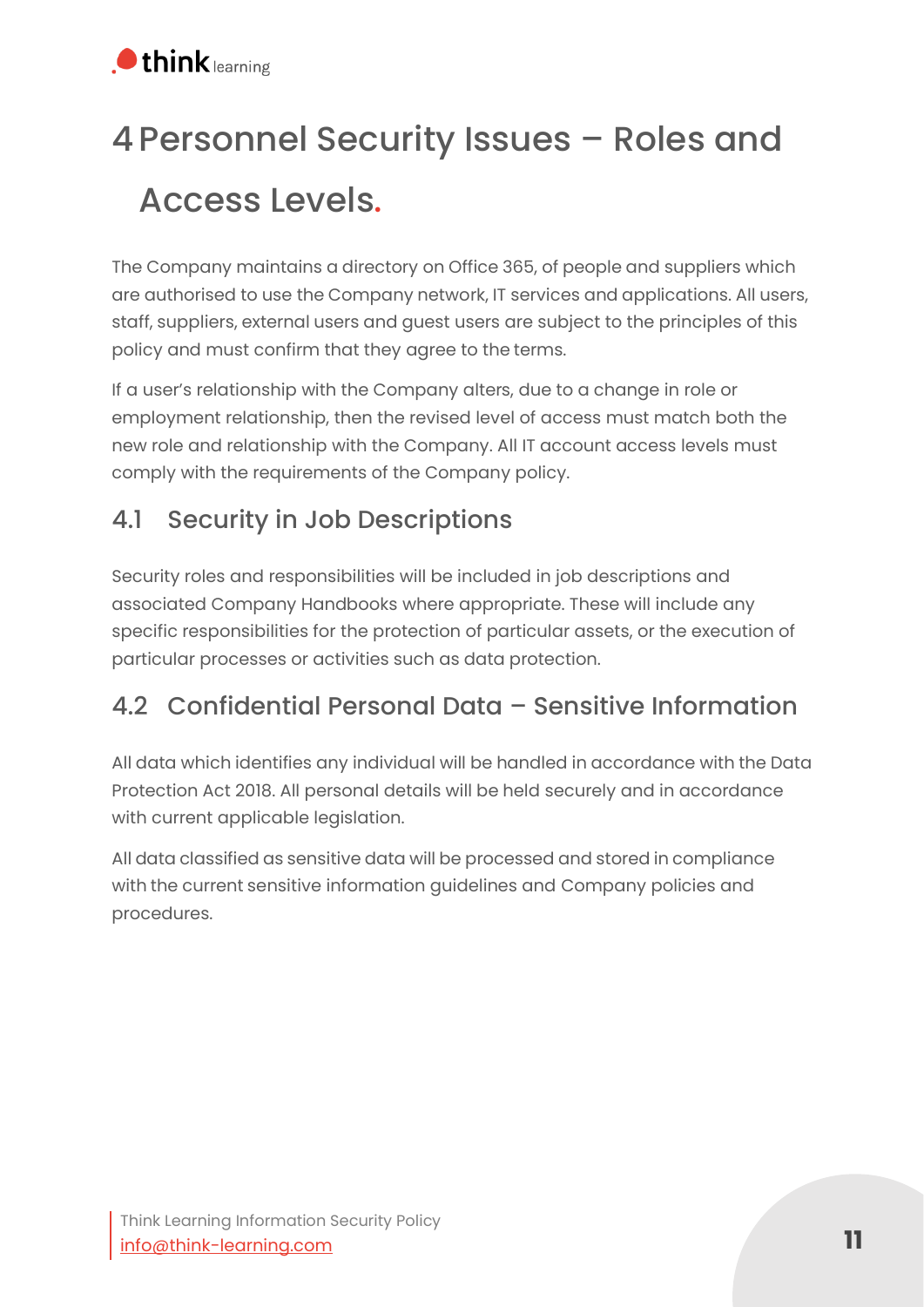

### <span id="page-11-0"></span>4.3 Confidentiality Undertaking

All suppliers, members of staff and partners are reminded of their obligation to protect confidential information in accordance with the Company's standard terms and conditions of employment.

All users will be bound by the confidentiality agreement in either their contract or terms of employment.

### <span id="page-11-1"></span>4.4 Employee Responsibilities

All staff (including agency and casual staff) must agree to written terms and conditions contained within the Company handbook.

The Company shall ensure that:

- Confidentiality agreements form part of the terms and conditions of employment;
- Awareness training about electronic information security forms part of Company staff induction programmes with annual refresher training
- Information for all staff on electronic information security is maintained in the Company information;
- At least 2 references for a period extending to three years prior to the recruitment date are checked by personnel prior to a member of staff's commencement of employment.

The Company must ensure that where there are specific security roles and responsibilities they are documented in all relevant job descriptions and that there is appropriate screening of applicants.

### <span id="page-11-2"></span>4.5 Staff Leaving Employment

On termination of employment with the Company, any applicable user accounts, accesses and passwords will be changed or removed. Further information about procedures on termination of employment are contained in the Company handbook.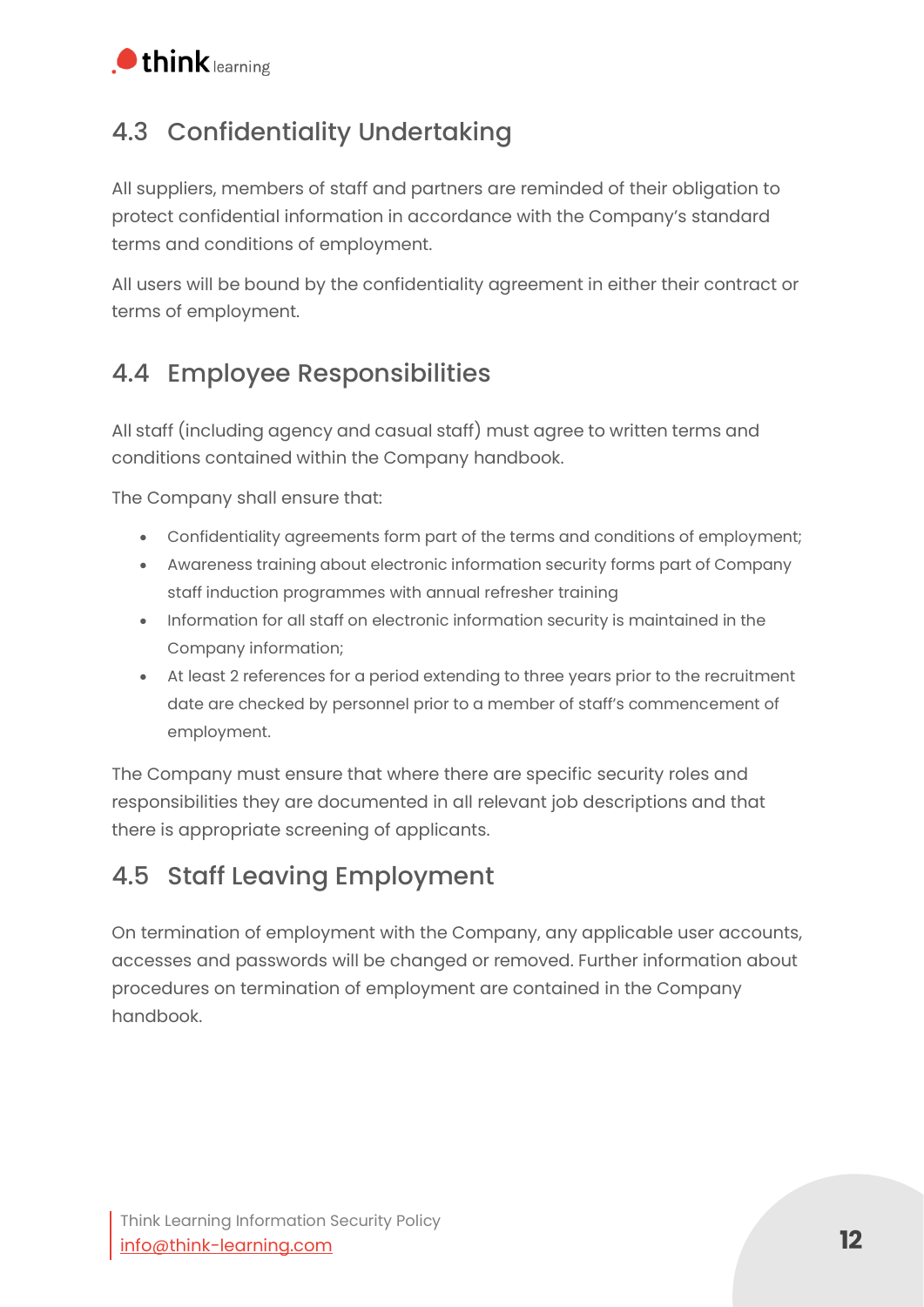

#### <span id="page-12-0"></span>4.6 Responding to Security Incidents

#### <span id="page-12-1"></span>4.6.1 Suspected Security Breach

The Information Security Manager will be responsible for identifying members of staff who are responsible for security breach investigations.

A security incident is any incident which alters, destroys or amends data within the Key Business Systems without authority. This may cause damage to or reduce the efficiency of the Company network or IT Services. This includes any actions or behaviours which contravenes Company policy, statutory or common law, legal requirements or professional regulation or guidance.

#### <span id="page-12-2"></span>4.6.2 Reporting Security Incidents

All staff are made aware of the process to follow in the event of a serious security breach (for example lost or stolen devices). This process is defined below:

- Report to all directors (initial director will inform other directors)
- If you are reporting a stolen item, report this to the police
- If able, initiate a remote wipe of the device (if this is a company credit card report to the bank and cancel this card)
- Inform colleagues that you no longer have this device
- Director will judge whether to report this loss to clients, based on the risks
- Update the incident log and other relevant records

All suspected security incidents are to be reported immediately to all of the Company Directors.

All reported security incidents and active investigations will be monitored by the Company Directors. An appropriate investigation and action plan will be prepared and agreed with a representative of the Company Senior Management Team.

Within the provisions of the UK Law, the Company reserves the right at an time to intercept and monitor communications in accordance with the Regulation of Investigatory Power Act; The Telecommunications (Lawful Business Practise) (Interception of Communications) Regulations. The above legislation will be implemented in compliance with the Company monitoring provisions.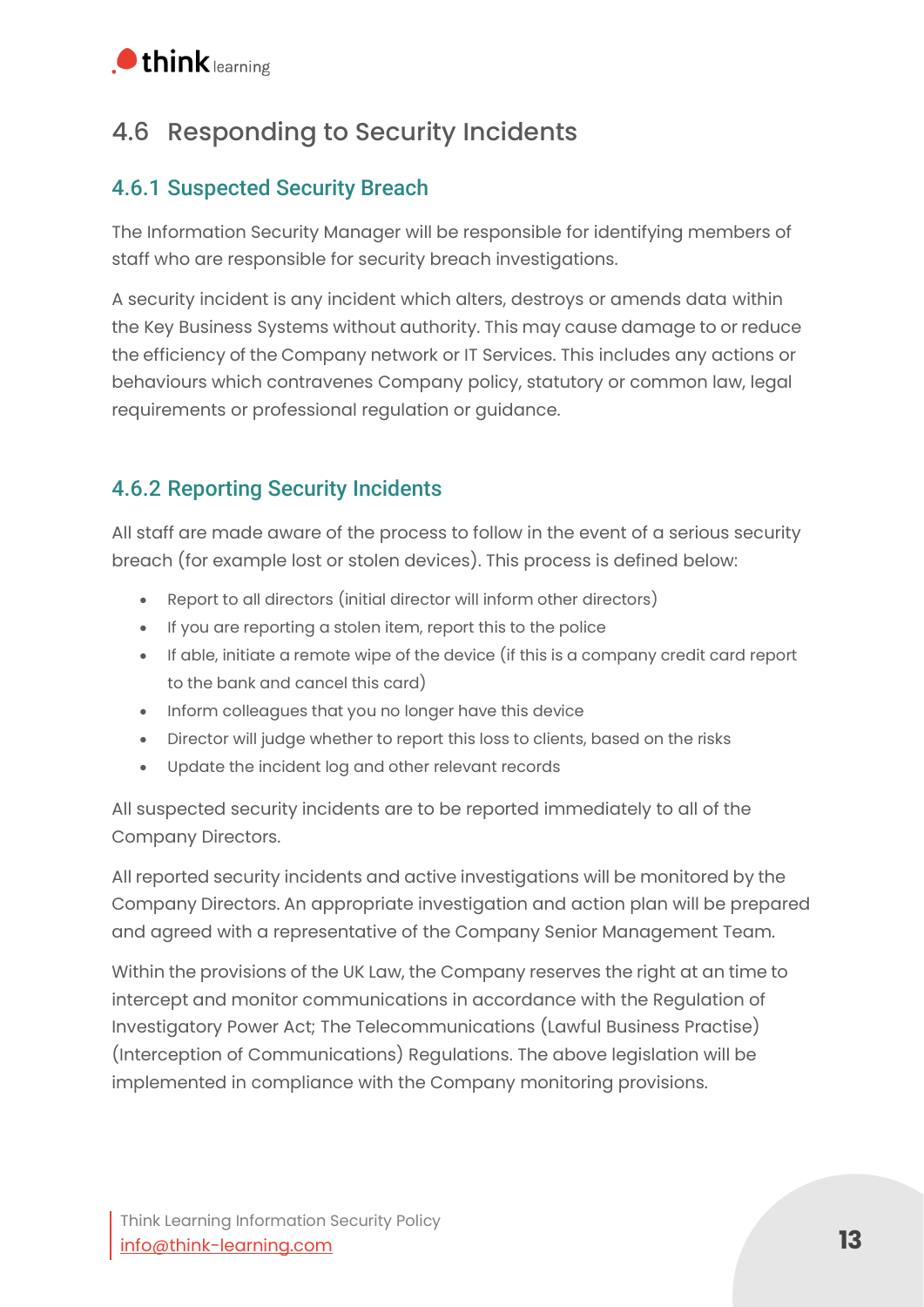

Monitoring and recording of electronic communication and data will be carried out in accordance with current Company Policy and interception / monitoring of individual activity shall normally only take place with prior express approval of the Company Directors, but may be undertaken without any prior notice to the users of the Company systems. Permission for undertaking monitoring or surveillance of user activity may in the first instance be given verbally. Any such permission must be recorded in writing as soon as practical. This requirement is to ensure an auditable investigatory process exist for a subsequent disciplinary or criminal proceedings.

#### <span id="page-13-0"></span>4.6.3 Security Incident Management / Investigation

The senior member of staff identified as being responsible for investigating the incident will ensure that all steps are taken to limit damage and loss of data whilst preserving the reputation of Think Learning.

The IT Manager will maintain written procedures for the operation (e.g. start up, backup, show down and change control) of those Company Key Business Systems where threat, risk and organisational impact would adversely the operational effectiveness or organisational reputation.

# <span id="page-13-1"></span>5 Physical and Environmental Security.

Controls will be implemented as appropriate to prevent unauthorised access to, interference with, or damage to information assets.

#### <span id="page-13-2"></span>5.1 Physical Security

Computer systems and networks will be protected by suitable physical, technical, procedural and environmental security controls.

File servers and machines that hold or process high criticality, high sensitivity or high availability data are managed by specialist third parties, and contracts with these third parties include a requirement to locate hardware in suitable environments with suitable physical security . All Key Business Systems will be subject to security measures which supports the Company's Continuity Plan.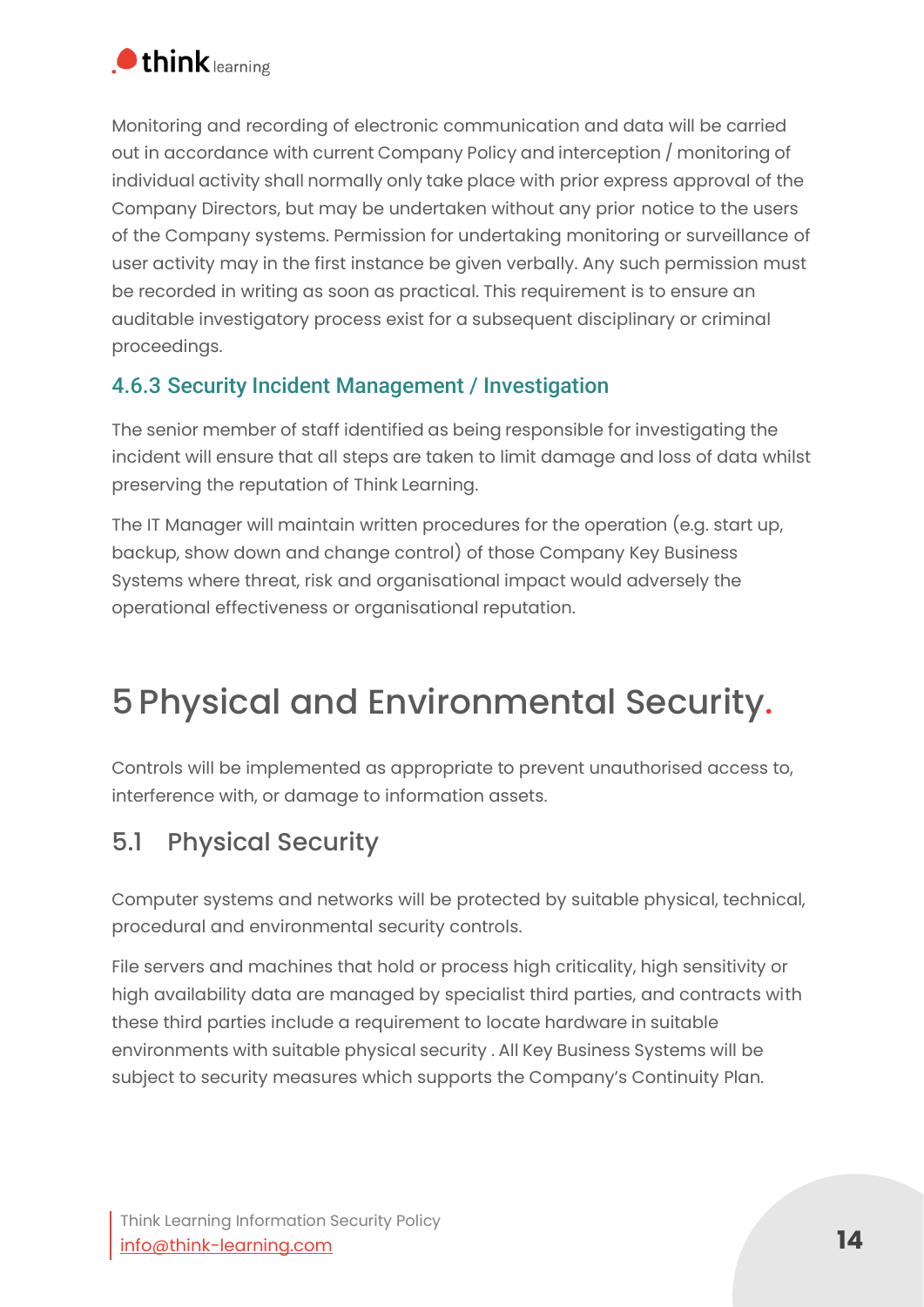# <span id="page-14-0"></span>6 Communications and Operations Management.

Controls will be implemented to enable the correct and secure operation of information processing facilities.

## <span id="page-14-1"></span>6.1 Documented Operating Procedure

Design, build and configuration documentation will be produced in respect of system platforms. Sensitive documentation will be held securely and access restricted to staff on a need to know basis.

## <span id="page-14-2"></span>6.2 Segregation of Duties

Access to Key Business Systems and key data and information will only be granted based on the user role and access clarification.

When deemed necessary segregation of duties between operations and development environment shall be strictly maintained and all work on Key Business Systems will be strictly segregated.

Permanent and full access to live operating environments will be restricted to staff on role-based requirements.

### <span id="page-14-3"></span>6.3 System Planning and Acceptance

#### <span id="page-14-4"></span>6.3.1 System Changes

All changes to live Key Business Systems will follow a predefined change management process, to ensure that activities are undertaken in accordance with stringent change control processes and with, where relevant, client sign-off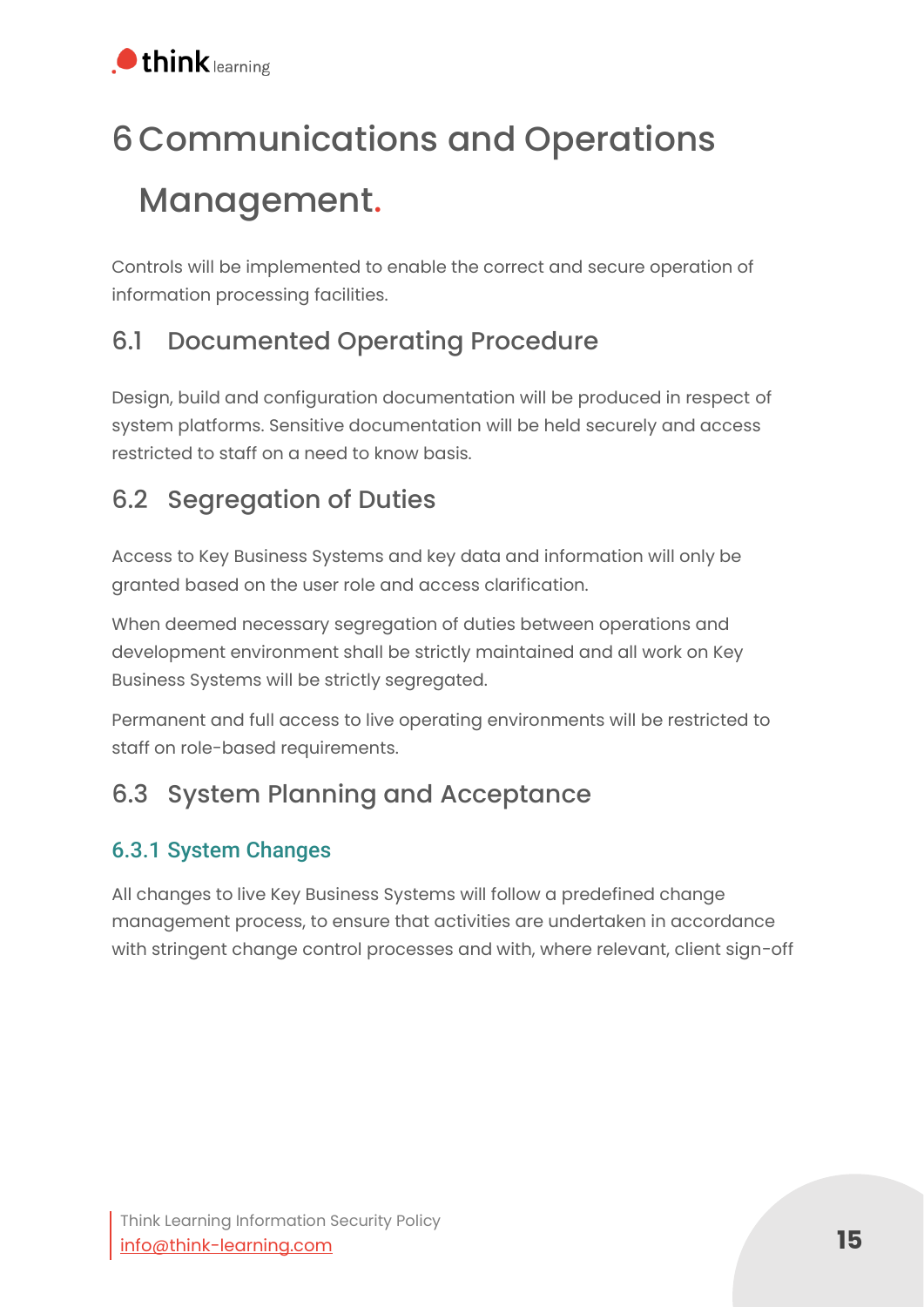

#### <span id="page-15-0"></span>6.3.2 Controls Against Malicious Software

Controls will be implemented to check for malicious or fraudulent code begin introduced to Key Business Systems.

Source code written by contractors and staff will be subject to security scrutiny before being installed on any line Key Business System.

All systems will be protected by a multi-level approach involving firewall, email scanning, and virus and spy/malware protection on all workstations on the Company network.

All Company workstations will have the appropriate anti-virus software installed and set up to update anti-virus signatures automatically. This must not be turned off by users. Any device found to pose a threat to data or the provision of the Company network will be isolated from the Company network until the security issues are resolved.

Staff and suppliers may use their own PC hardware to connect to the Company systems.

Network traffic will be monitored for any anomalous activity which may indicate a security threat to the network.

#### <span id="page-15-1"></span>6.3.3 Virus Protection

A Virus Protection procedure will be implemented to prevent the introduction and transmission of computer viruses both within and from outside the Company. Failure to maintain a device in a state which prevents or detects virus infection will leave the device liable to exclusion from the Company network until the security issue is resolved.

#### <span id="page-15-2"></span>6.3.4 Security Patches Fixes and Workarounds

The Information Security Manager will be responsible ensuring that suppliers of all cloud-based services are implementing security patches and fixes in a timely manner to reduce vulnerabilities to devices within the Company network..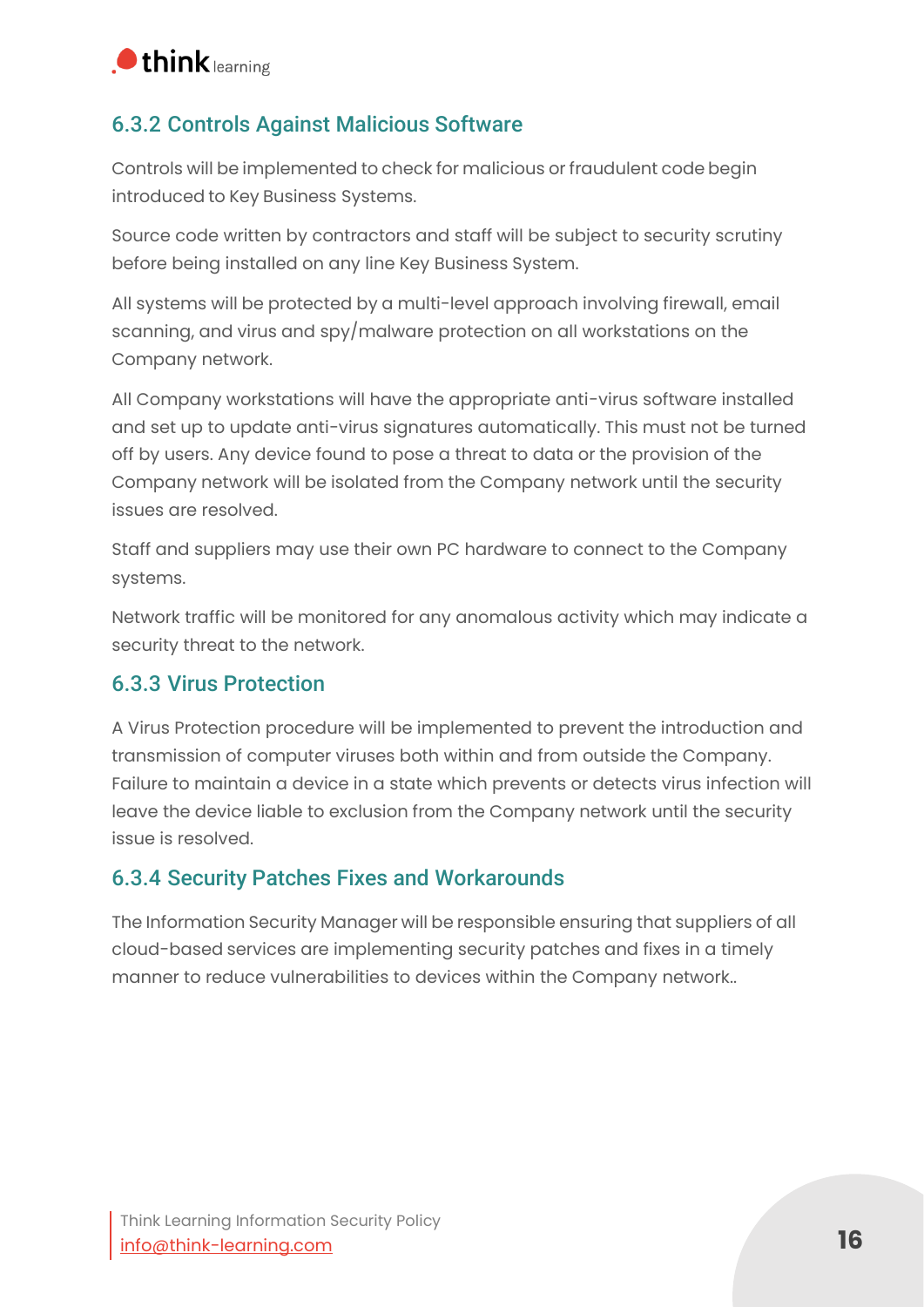

### <span id="page-16-0"></span>6.4 IT Housekeeping and Storage

#### <span id="page-16-1"></span>6.4.1 Data Storage

System backups will be performed automatically by the relevant systems. The procedure will include keeping backups off site. Periodic checks will be made to ensure backup media can be read and files restored.

Backups protect electronic information from major loss or failure of system software and hardware. Backups are not designed to guard against accidental deletion or overwriting of individual user data files backup and recovery of individual user files is the responsibility of the information owner.

#### <span id="page-16-2"></span>6.5 Network Management

Controls will be implemented to achieve, maintain and control access to computer networks, including wireless LANs.

#### <span id="page-16-3"></span>6.6 Devices Disposal

Redundant computer equipment will be disposed of in accordance with the Waste Electrical and Electronic (WEEE) Regulations and through secure and auditable means.

### <span id="page-16-4"></span>6.7 Software Usage and Control

Software will be used, managed and controlled in accordance with legislative and Company policy requirements in relation to asset management and licence agreements.

All major software upgrades and in-house systems development for Key Business Systems will be appropriately controlled and tested through a managed process before live implementation and deployment.

All software used on devices managed by the Company must be installed in compliance with current software licensing policies. Software installed without prior authority and agreement may leave a user liable to prosecution under the Misuse of Computers Act 1990 and disciplinary action.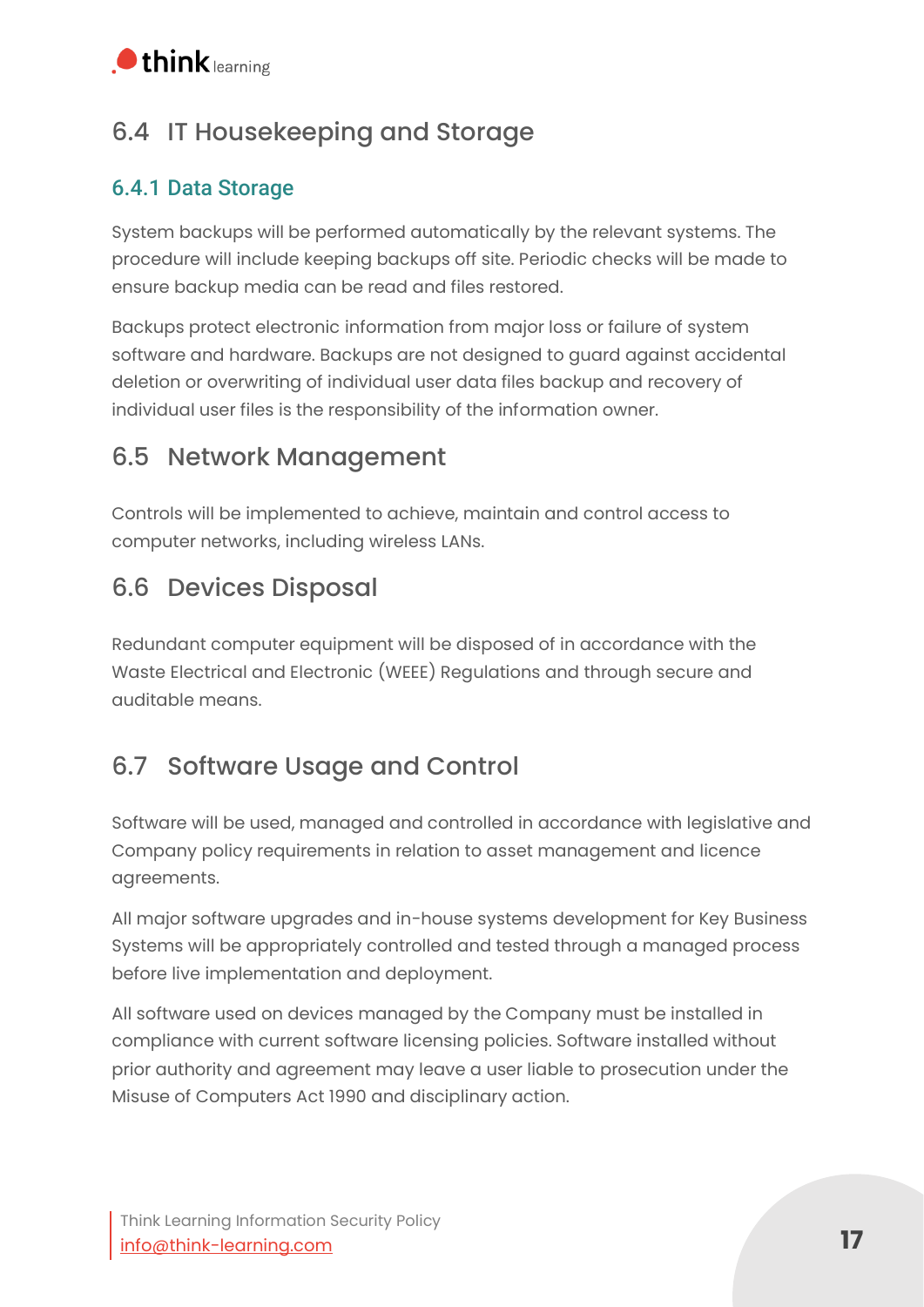

# <span id="page-17-0"></span>7 Information Exchange Requests.

Use of the Company network will be governed by the Electronic Information Security Policy and the Policy for using IT Resources.

Failure to comply with these requirements will leave a user liable to disciplinary and/or possible criminal legal penalties.

# <span id="page-17-1"></span>7.1 Exchange of Information with Outside **Organisations**

Requests by external bodies for the provision of electronic information from Key Business Systems will in all instances be referred to the information owner. This includes Data Subject Access Requests made under the auspices of the Data Protection Action 1998.

Requests for information under the Freedom of Information Act will be referred to the Company Directors. All applications will be handled in accordance with the FOI Application Procedure.

# <span id="page-17-2"></span>8Access Control.

### <span id="page-17-3"></span>8.1 Policy Statement

Procedures for the registration and deregistration of users and for managing access to all information systems shall be established to ensure that all users' access rights match their authorisations. These procedures shall be implemented by the IT manager. A periodic review will be conducted to verify user access and roles.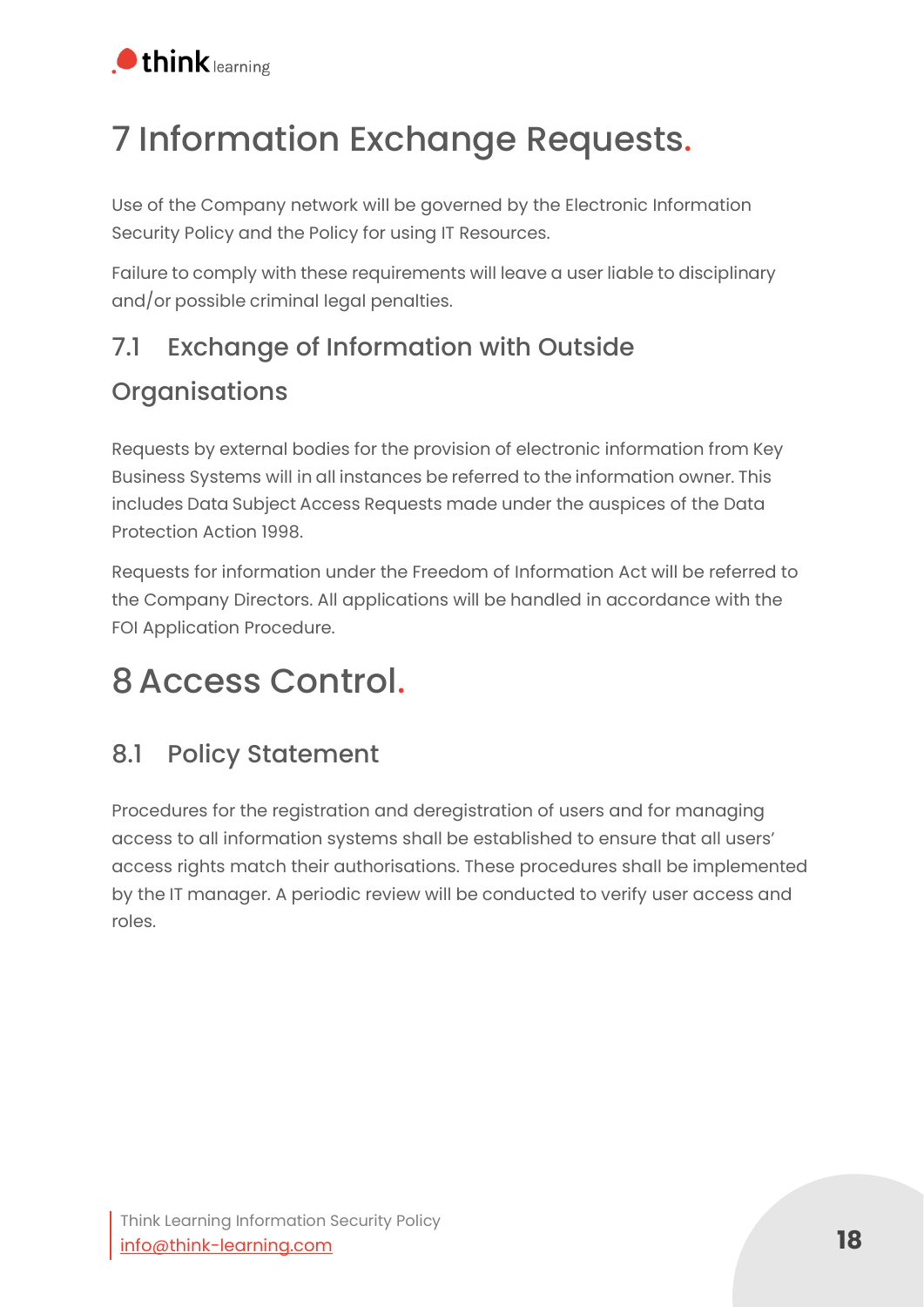

#### <span id="page-18-0"></span>8.2 Think Learning Operational Policy

Access to Key Business Systems will be appropriately controlled and comply with the access rights of the user.

Access to the Company network and IT Services will be restricted according to the access classification of the user.

Company staff, suppliers and external users may use:

- Standard software portfolio;
- Shared file store;
- Email, calendar and public folders;
- Company Business Systems;
- Internet.

#### <span id="page-18-1"></span>8.3 User Responsibilities

Users of the Company network must comply with Company Policies and the Electronic Information Security Policy.

All staff (including agency and temporary staff) must agree to written terms and conditions covering use of IT when they register to use Company IT services.

Personnel Services shall ensure that:

- Confidentiality Agreements form part of the terms and conditions of Employment;
- Awareness training about electronic information security forms part of Company Staff Induction Programmes;
- Information for all staff on electronic information security is maintained in the staff handbook;

The Company must ensure that where there are specific security roles and responsibilities they are documented in all relevant job descriptions and that there is appropriate screening of applicants.

Access to Company systems may be withdrawn and Company disciplinary procedures invoked where a serious or deliberate breach of the policy is made.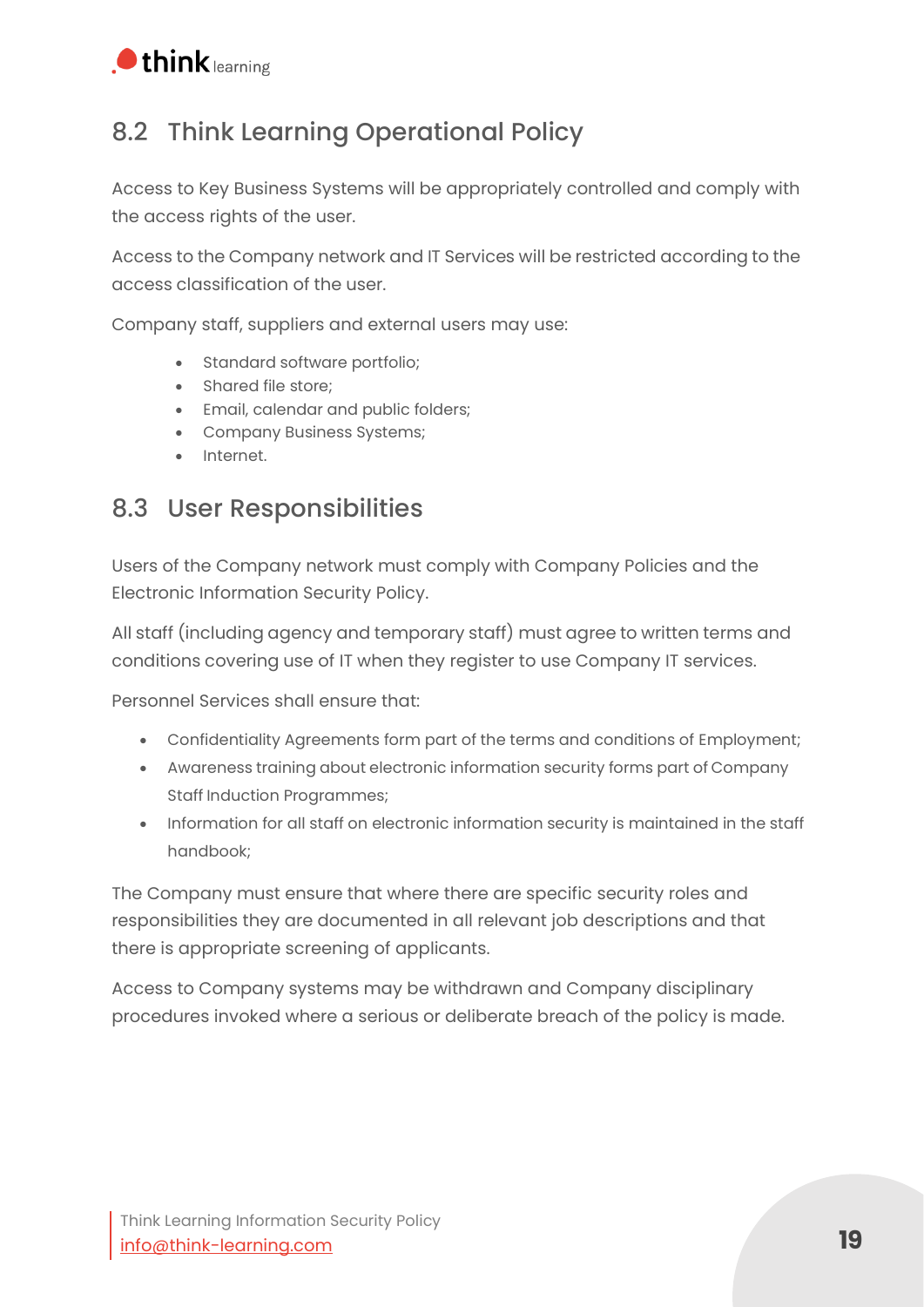#### <span id="page-19-0"></span>8.4 Company Key Business System Access

#### <span id="page-19-1"></span>8.4.1 Subject Access Management and Administration

Formal procedures will be implemented for granting access to both the Company network and IT services. This will be supported by a formal review of user privileges on a regular basis to ensure that they remain appropriate to the role and relationship with the Company. Accounts identified asdormant will be closed.

#### <span id="page-19-2"></span>8.4.2 Password Management

Users are required to use password management software on all devices and follow Cyber Essentials cyber security practice in the selection, use and management of their password and to keep them confidential.

Authorisation of access to Key Business Systems and to the data held by them is the responsibility of the system owner.

System administrator passwords will be issued on the express authority of the IT Manager on a need to know basis. Such password will be changed regularly and when authorised systems administrator staff leaves**.** Network password must be a minimum of twelve characters and the policy on network password complexity will be reviewed periodically.

The account type should at all times reflect the business relationship existing with the member of staff. As a staff member moves to a less formal relationship with the Company then the account associated with that person should reflect this new relationship.

The Company will maintain a list of staff with access to key business systems and services.